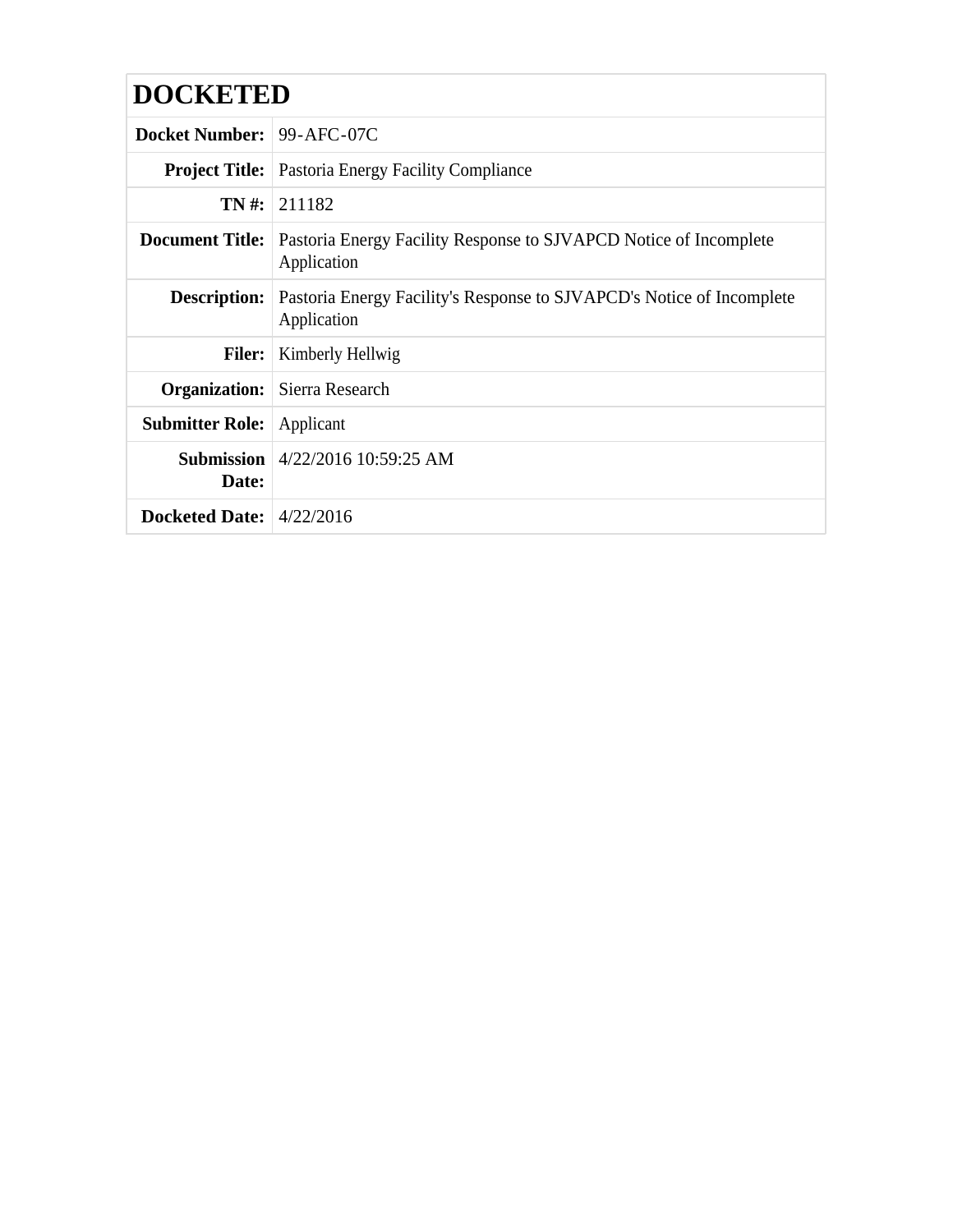

Michael Rinehart Plant Manager Pastoria Energy Facility 39789 Edmonston Pumping Plant Road Lebec, CA 93243 661-282-4404

April 21, 2016

Arnaud Marjollet Director of Permit Services SJVAPCD 34946 Flyover Court Bakersfield, CA 93308-9725

Attn: Mr. Homero Ramirez

Subject: Pastoria Energy Facility, LLC, Response to Notice of Incomplete Application Facility Number: S-3636 Project Number: S-1160793

Dear Mr. Ramirez:

In response to your March 30, 2016, letter, we are providing the following requested information.

*1. Please identify the manufacturer and model number of the proposed burner.* 

The burners will be provided by the boiler supplier (Rentech or equivalent) as part of the package water tube boilers. Rentech indicates that the burners will be John Zink Hamworthy Combustion ECOjet burners, model number JZHC ECOjet E22.

*2. Provide manufacturer's guarantees of the emission rates for the new boilers.* 

Please see the attached Emissions Data page provided by Rentech.

*3. Provide justification for the proposed start-up duration longer than two hours pursuant to District Rule 4320 Section 5.6.3.2.* 

The applicant is requesting SJVAPCD's approval of a startup time of up to three hours for each boiler during cold starts. As discussed in Section 3.1.2.3 of the application support document, each auxiliary boiler is expected to require up to three hours to come into compliance with the proposed NOx limit of 5.0 ppmvd because boiler load and exhaust temperature must be high enough for the selective catalytic reduction (SCR) control system to be effective in reducing NOx exhaust concentrations. In accordance with District Rule 4320 Section 5.6.3.2, the following information is being provided to allow the APCO to approve a startup duration in excess of two hours:

 *Clearly identify the control technologies or strategies to be used:* The boilers will use low-NOx burners and SCR to control NOx emissions.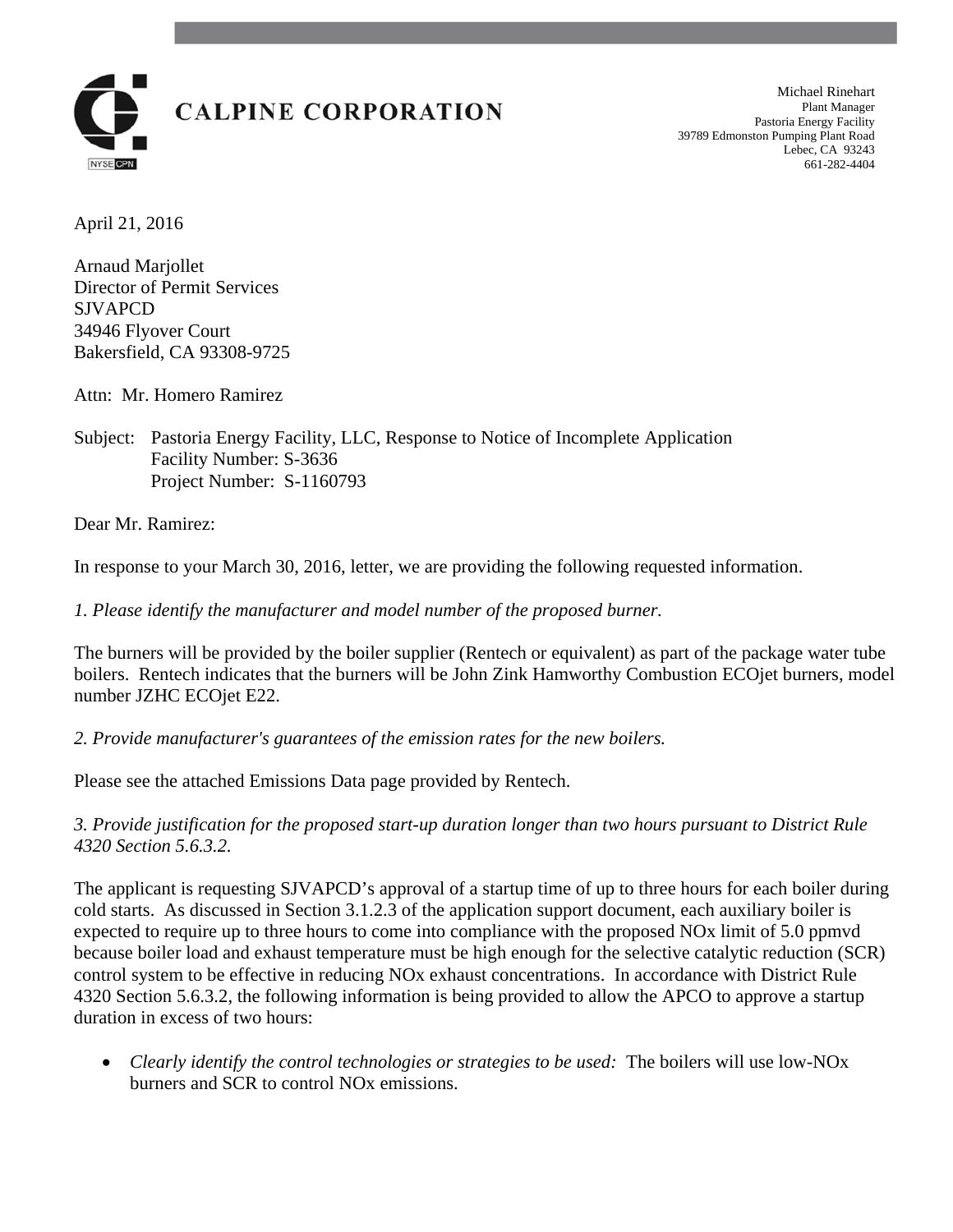*Describe the physical conditions that prevail during start-up or shutdown periods that prevent the controls from being effective:* The low-NOx burners will be effective in reducing NOx emissions once the boiler load reaches 25% of rated load. However, below 25% load the boilers are tuned for combustion stability and not for emissions performance, so uncontrolled emissions at loads below 25% will be higher than uncontrolled emissions at typical operating loads (25 to 100%). The allowable rate of temperature increase in the boilers is the limiting factor in determining how quickly the boilers can achieve higher loads.

In addition, the time prior to initiation of ammonia flow to the SCR system depends on the temperature of the SCR catalyst. The catalyst bed is warmed by the exhaust flow from the boiler. The total mass of metal and water in the boiler tubes, piping, and drums removes heat from the exhaust as it warms. This extends the time required to heat the SCR catalyst to the minimum temperature at which ammonia may be injected upstream of the catalyst bed to begin reducing  $NO<sub>x</sub>$  to  $N<sub>2</sub>$ .

 *Provide a reasonably precise estimate as to when the physical conditions will have reached a state that allows for the effective control of emissions:* The boiler vendor indicated that if the boiler is cold, a gradual startup time of approximately three hours is recommended. At the end of the three-hour startup period, the boiler load will be above the minimum compliant load of 25%, and the catalyst temperature will have reached the minimum temperature at which ammonia may be injected so that NOx emissions will be fully controlled. If the boiler is not cold, the boilers will achieve fully controlled NOx emission rates in less than three hours.

I hope this provides the additional information you need to determine that the permit application is complete. If you have any questions or need additional information regarding these or other issues related to the permit, please do not hesitate to call Nancy Matthews of Sierra Research at (916) 273-5124.

Sincerely,

 $m<sub>n</sub>$ 

Michael Rinehart Plant Manager

Attachment

cc: Barbara McBride, Calpine Mary Dyas, CEC CPM Nancy Matthews, Sierra Research